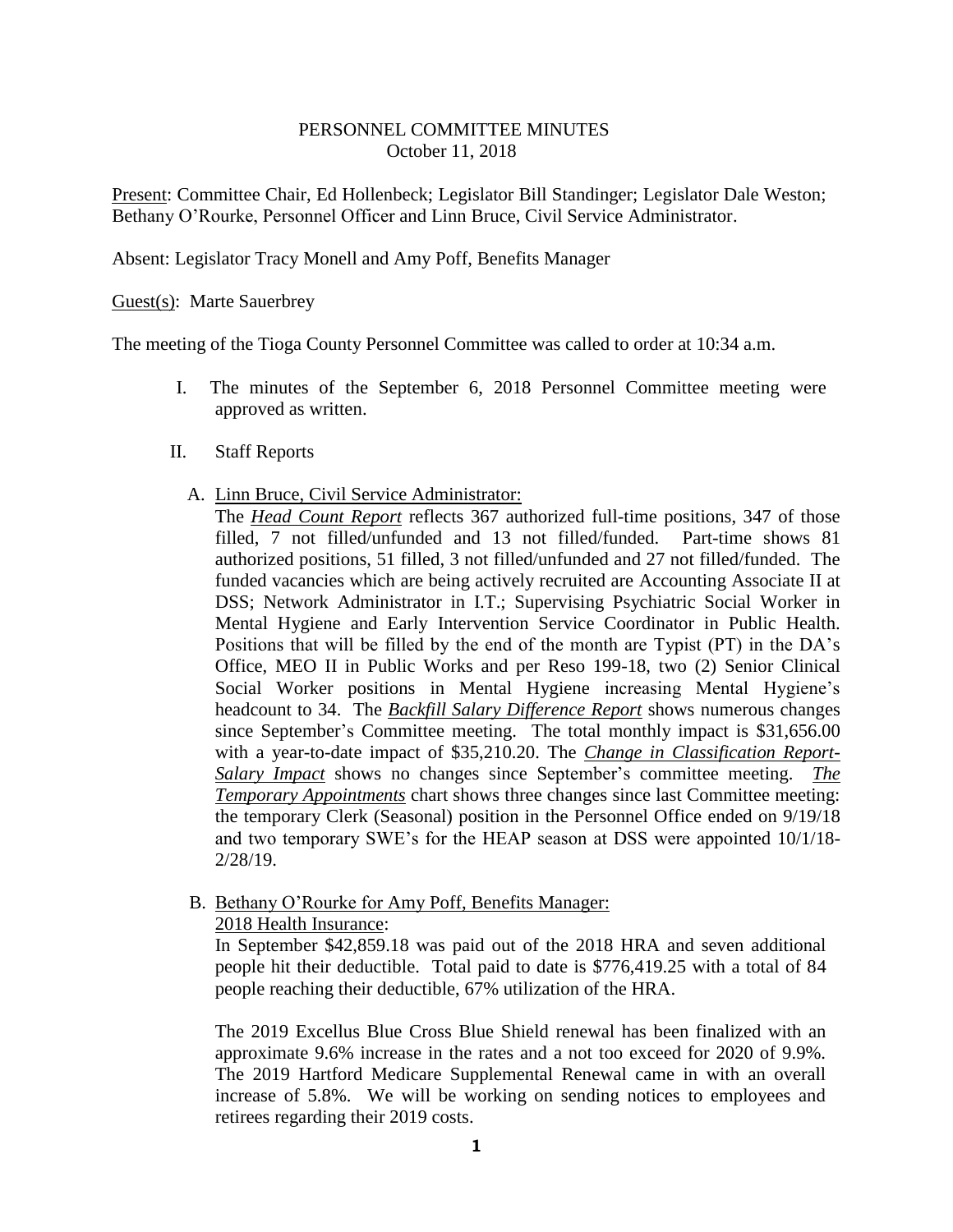Creditable coverage notices will be sent out before October  $15<sup>th</sup>$  to those Medicare eligible employees/dependents who have Tioga County health insurance to let them know that the prescription drug coverage on the county plan is "creditable" to Medicare prescription drug coverage. This notice no longer needs to be sent to retirees on the Hartford plan as that coverage includes a Medicare Part D plan.

C. Budget Tracking Report:

The budget tracking report as of October 2, 2018 was displayed for review. So far in 2018 we have collected \$3,630 (123.3%) of our projected revenues. We have spent 72.8% of our appropriations.

- III. Old Business:
	- A. Flu Shot Update: Approximately 50 employees took advantage of the 100 free flu shots offered by the County. As with last year, the remaining flu shots may be offered to employee's spouses. Bethany will give a final number at next month's meeting.
- IV. New Business:
	- A. Exit Interview Report: Bethany provided the 3<sup>rd</sup> Quarter Exit Interview report for review. The report and copies of the actual forms have been sent to the appropriate Department Heads and the Legislators that chair the committees.
	- B. Non-Union Benefits Policy: Bethany and Amy have been reviewing the NU Benefit Policy regarding health insurance contributions. It was decided to leave the Policy as is for now.
- V. Resolutions:
	- A. Authorize Continuance of Full-time Highway Worker (Seasonal) Position: Resolutions 123-18 and 149-18 authorized the creation and filling of a full-time Highway Worker (Seasonal) position in Public Works from May 16, 2018 – October 12, 2018. Due to an extended leave of absence of another staff person, the Commissioner of PW would like to extend the duration of said temporary position in order to adequately staff his department. This resolution authorizes Cody Feeko's employment as a full-time Highway Worker (Seasonal) to continue beyond October 12, 2018 and end at the close of business on December 3, 2018.
	- B. Appointment of Republican Election Commissioner: The Chairman of the Republican Party has submitted their recommendation to the Clerk of the Legislature. This resolution appoints Bernadette M. Toombs Commissioner for the Republican Party from January 1, 2019 through December 31, 2020.
	- C. Adoption of Sexual Harassment Prevention Policy: The 2019 New York State Budget included multi-pronged legislation to combat sexual harassment in the workplace. As a result, Tioga County must have a stand-alone sexual harassment